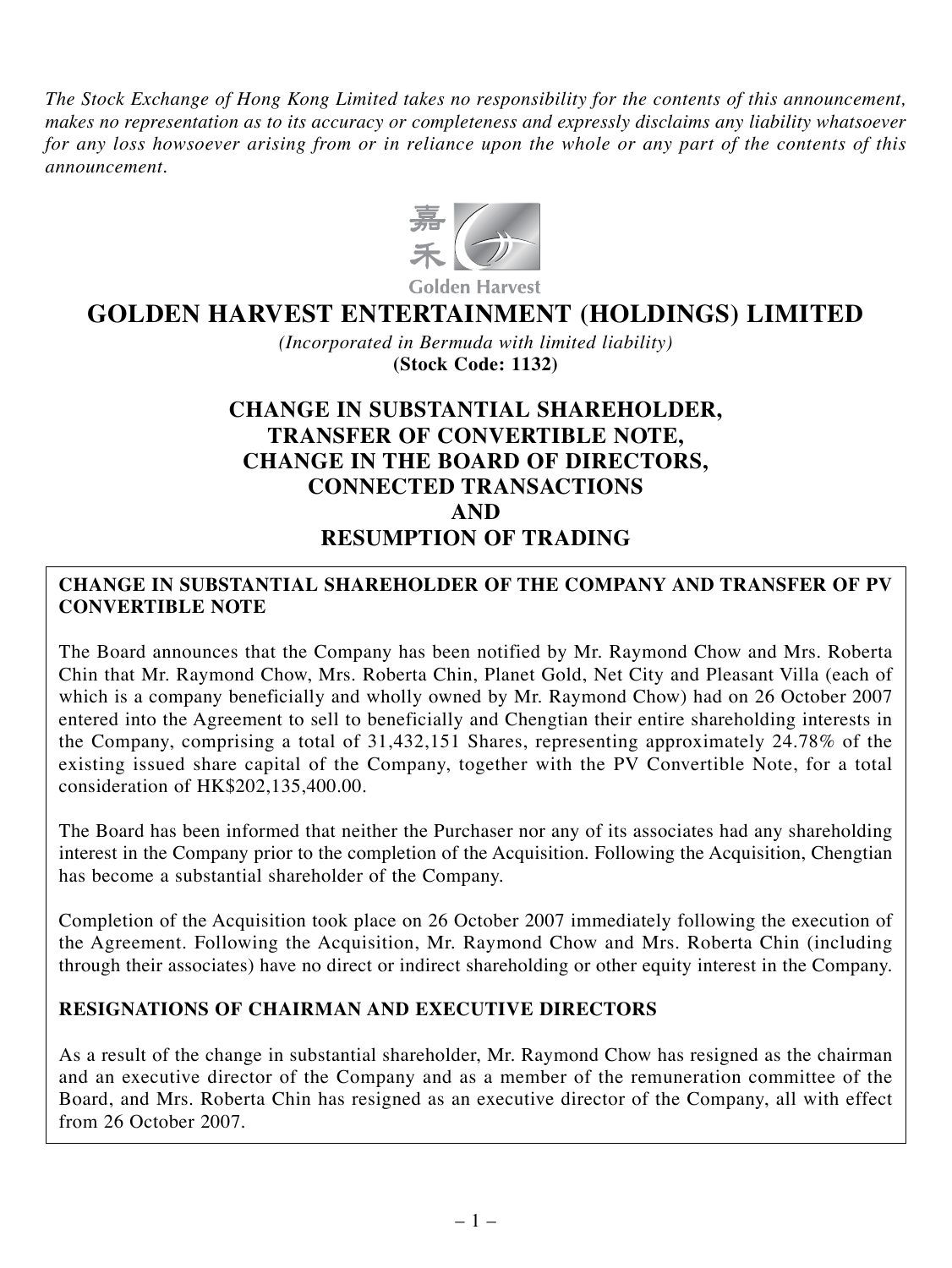The Board would like to express its deep appreciation to Mr. Raymond Chow and Mrs. Roberta Chin for their contributions to the Group during their term of office. In particular, the Board would like to express its gratitude towards Mr. Raymond Chow, who founded the Golden Harvest group in the 1970s and has led the development and operation of the Golden Harvest group since that time. Mr. Raymond Chow has made enormous contributions to the film production, distribution and exhibition industries not only in Hong Kong, mainland China and South East Asia but also in other parts of the world.

## **CONNECTED TRANSACTIONS**

The Company has entered into the Consultancy Agreements with Mr. Raymond Chow and Mrs. Roberta Chin on 26 October 2007 for a term of 3 months for a consideration of HK\$1,038,000 and HK\$750,000, respectively. The entering into of each of the Consultancy Agreements constitutes a connected transaction of the Company under the Listing Rules. Since the aggregate consideration of the Consultancy Agreements falls below the threshold under Rule 14A.32 of the Listing Rules, they are exempted from the independent shareholders' approval requirement and are only subject to the reporting and announcement requirements set out under Rules 14A.45 to 14A.47 of the Listing Rules.

#### **APPOINTMENT OF NEW CHAIRMAN AND NEW DIRECTORS**

The Board is also pleased to announce that each of Mr. Wu Kebo, Mr. Chow Siu Hong, Ms. Chow Sau Fong, Fiona and Ms. Wang Wei has been appointed as an executive director of the Company, and Mr. Takashi Araki has been appointed as a non-executive director of the Company. The appointment of Mr. Wu Kebo, Mr. Chow Siu Hong and Ms. Wang Wei took effect from 26 October 2007 while the appointment of Mr. Takashi Araki and Ms. Chow Sau Fong, Fiona took effect from 29 October 2007 and 30 October 2007 respectively. Mr. Wu Kebo has also been appointed as the Chairman of the Company and a member of the remuneration committee with effect from 26 October 2007.

## **SUSPENSION AND RESUMPTION OF TRADING**

Trading in the Shares was suspended on the Stock Exchange from 9:30 a.m. on 26 October 2007 at the request of the Company pending the issue of this announcement. Application has been made to the Stock Exchange for the resumption of trading in the Shares on the Stock Exchange from 9:30 a.m. on 1 November 2007.

Made by the order of the Board, the directors of which individually and jointly accept responsibility for the accuracy of this announcement.

## **CHANGE IN SUBSTANTIAL SHAREHOLDER OF THE COMPANY AND TRANSFER OF PV CONVERTIBLE NOTE**

The Board announces that the Company has been notified by Mr. Raymond Chow and Mrs. Roberta Chin that Mr. Raymond Chow, Mrs. Roberta Chin, Planet Gold, Net City and Pleasant Villa (each of which is a company beneficially and wholly owned by Mr. Raymond Chow) had on 26 October 2007 entered into the Agreement to sell to Chengtian their entire shareholding interests in the Company, comprising a total of 31,432,151 Shares, representing approximately 24.78% of the existing issued share capital of the Company, together with the PV Convertible Note, for a total consideration of HK\$202,135,400.00.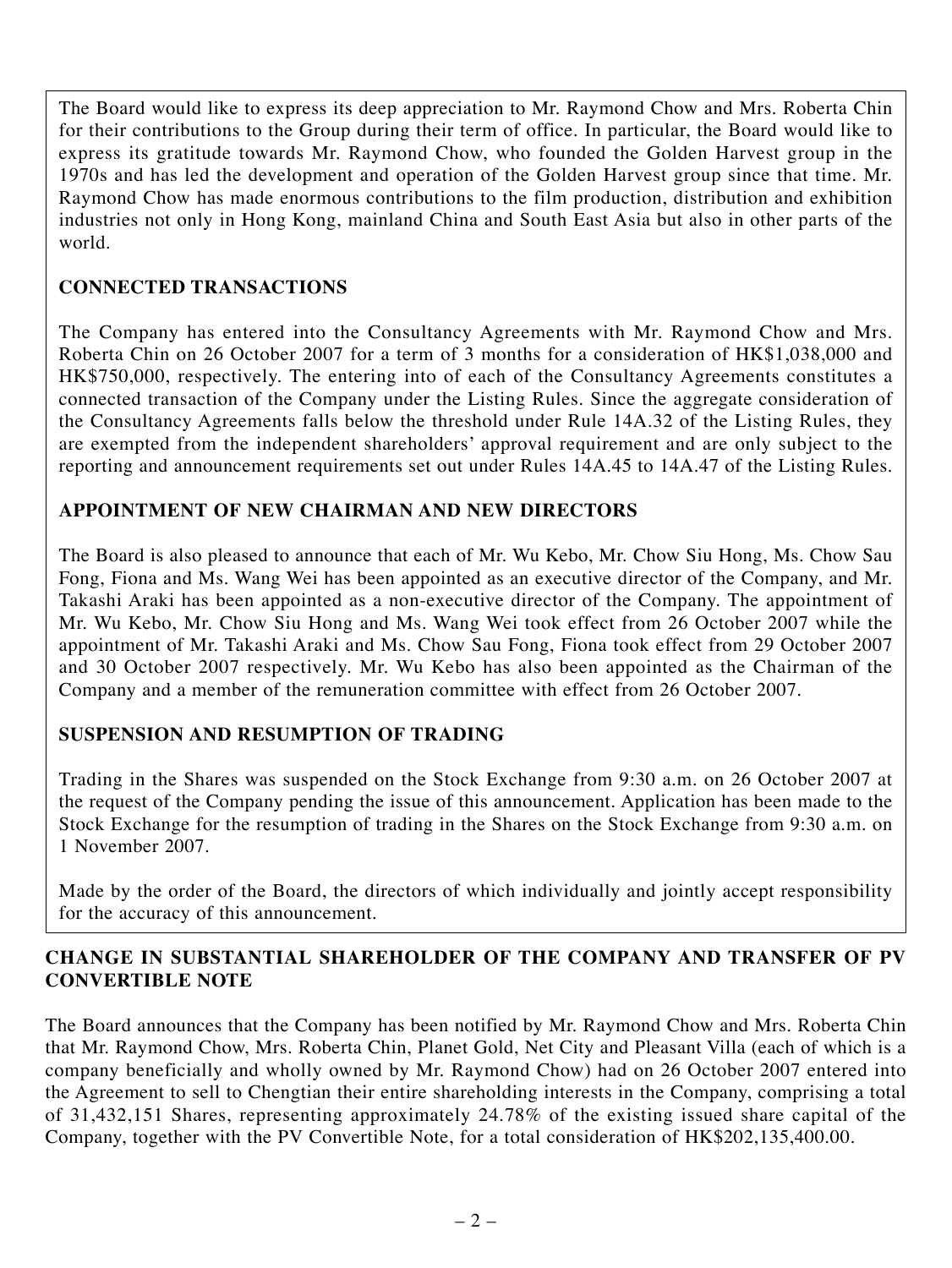The Board has been informed that neither the Purchaser nor any of its associates had any shareholding interest in the Company prior to the completion of the Acquisition. Following the Acquisition, Chengtian has become a substantial shareholder of the Company.

Completion of the Acquisition took place on 26 October 2007 immediately following the execution of the Agreement. Following the Acquisition, Mr. Raymond Chow and Mrs. Roberta Chin (including through their associates) have no direct or indirect shareholding or other equity interest in the Company.

The following is, so far as the Board is aware, the shareholding structure of the Company immediately before and after the completion of the Acquisition:

|                             | <b>Immediately Before Completion</b> |                    | <b>Immediately After Completion</b> |                   |
|-----------------------------|--------------------------------------|--------------------|-------------------------------------|-------------------|
|                             | Number of                            | Number of          | Number of                           | Number of         |
| <b>Name of Shareholder</b>  | Shares held                          | Shares held        | Shares held                         | Shares held       |
|                             | (%)                                  | (%                 | (%)                                 | $(\%)$            |
|                             |                                      | <i>(including)</i> |                                     | <i>(including</i> |
|                             |                                      | underlying         |                                     | underlying        |
|                             |                                      | Shares (Note 1))   |                                     | Shares (Note 1))  |
| Planet Gold                 | 18,321,058                           | 18,321,058         | $\boldsymbol{0}$                    | $\boldsymbol{0}$  |
|                             | $(14.44\%)$                          | $(9.66\%)$         | $(0\%)$                             | $(0\%)$           |
| Net City                    | 10,991,093                           | 10,991,093         | $\boldsymbol{0}$                    | $\boldsymbol{0}$  |
|                             | $(8.67\%)$                           | $(5.79\%)$         | $(0\%)$                             | $(0\%)$           |
| Pleasant Villa              | $\mathbf{0}$                         | 9,090,909          | $\theta$                            | $\boldsymbol{0}$  |
|                             | $(0\%)$                              | $(4.79\%)$         | $(0\%)$                             | $(0\%)$           |
| Mr. Raymond Chow            | 1,160,200                            | 1,160,200          | $\boldsymbol{0}$                    | $\mathbf{0}$      |
|                             | $(0.91\%)$                           | $(0.61\%)$         | $(0\%)$                             | $(0\%)$           |
| Mrs. Roberta Chin           | 959,800                              | 1,059,800          | $\boldsymbol{0}$                    | $\boldsymbol{0}$  |
|                             | $(0.76\%)$                           | $(0.56\%)$         | $(0\%)$                             | $(0\%)$           |
| Subtotal:                   | 31,432,151                           | 40,623,060         | $\mathbf{0}$                        | $\mathbf{0}$      |
|                             | (24.78%)                             | $(21.41\%)$        | $(0\%)$                             | $(0\%)$           |
|                             |                                      | (Note 2)           |                                     |                   |
| Chengtian                   | $\overline{0}$                       | $\boldsymbol{0}$   | 31,432,151                          | 40,523,060        |
|                             | $(0\%)$                              | $(0\%)$            | (24.78%)                            | (21.37%)          |
|                             |                                      |                    |                                     | (Note 2)          |
| Mr. Li Ka-shing and         | 22,256,750                           | 31, 347, 659       | 22,256,750                          | 31, 347, 659      |
| his associates              | $(17.55\%)$                          | $(16.52\%)$        | $(17.55\%)$                         | $(16.53\%)$       |
| Typhoon Music (PRC) Limited | 15,500,000                           | 20,045,454         | 15,500,000                          | 20,045,454        |
|                             | $(12.22\%)$                          | (10.57%)           | $(12.22\%)$                         | (10.57%)          |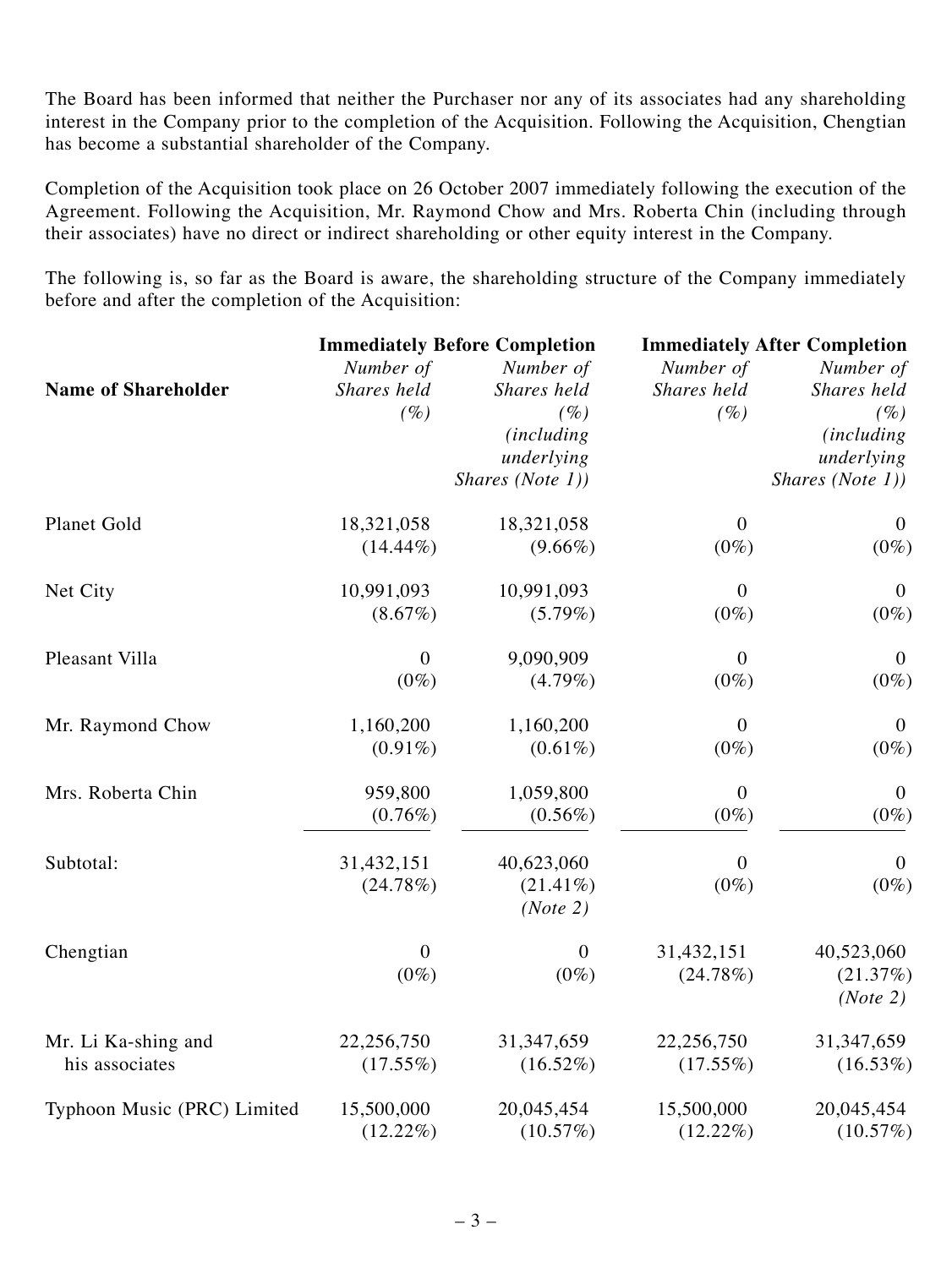| <b>Immediately Before Completion</b> |                                                                                                                                                                                                                   | <b>Immediately After Completion</b>                                                                           |                                                                                     |
|--------------------------------------|-------------------------------------------------------------------------------------------------------------------------------------------------------------------------------------------------------------------|---------------------------------------------------------------------------------------------------------------|-------------------------------------------------------------------------------------|
|                                      | Number of                                                                                                                                                                                                         |                                                                                                               | Number of                                                                           |
| Shares held                          | Shares held                                                                                                                                                                                                       | Shares held                                                                                                   | Shares held                                                                         |
|                                      |                                                                                                                                                                                                                   |                                                                                                               | $(\%)$                                                                              |
|                                      |                                                                                                                                                                                                                   |                                                                                                               | <i>(including)</i>                                                                  |
|                                      |                                                                                                                                                                                                                   |                                                                                                               | underlying                                                                          |
|                                      |                                                                                                                                                                                                                   |                                                                                                               | Shares (Note 1))                                                                    |
|                                      |                                                                                                                                                                                                                   |                                                                                                               | 31,818,181                                                                          |
| $(0\%)$                              | (16.77%)                                                                                                                                                                                                          | $(0\%)$                                                                                                       | (16.78%)                                                                            |
| 750,000                              | 6,400,000                                                                                                                                                                                                         | 750,000                                                                                                       | 6,400,000                                                                           |
| $(0.59\%)$                           | (3.37%)                                                                                                                                                                                                           | $(0.59\%)$                                                                                                    | $(3.38\%)$                                                                          |
| 585,937                              | 1,210,937                                                                                                                                                                                                         | 585,937                                                                                                       | 1,210,937                                                                           |
| $(0.46\%)$                           | $(0.64\%)$                                                                                                                                                                                                        | $(0.46\%)$                                                                                                    | $(0.64\%)$                                                                          |
| 160,000                              | 360,000                                                                                                                                                                                                           | 160,000                                                                                                       | 360,000                                                                             |
| $(0.13\%)$                           | $(0.19\%)$                                                                                                                                                                                                        | $(0.13\%)$                                                                                                    | $(0.19\%)$                                                                          |
| $\boldsymbol{0}$                     | 185,000                                                                                                                                                                                                           | $\overline{0}$                                                                                                | 185,000                                                                             |
| $(0\%)$                              | $(0.10\%)$                                                                                                                                                                                                        | $(0\%)$                                                                                                       | $(0.10\%)$                                                                          |
| $\boldsymbol{0}$                     |                                                                                                                                                                                                                   | $\theta$                                                                                                      | 235,000                                                                             |
| $(0\%)$                              | $(0.12\%)$                                                                                                                                                                                                        | $(0\%)$                                                                                                       | $(0.12\%)$                                                                          |
|                                      |                                                                                                                                                                                                                   |                                                                                                               | 135,000                                                                             |
| $(0\%)$                              | $(0.07\%)$                                                                                                                                                                                                        | $(0\%)$                                                                                                       | $(0.07\%)$                                                                          |
|                                      |                                                                                                                                                                                                                   |                                                                                                               | 100,000                                                                             |
| $(0\%)$                              | $(0.05\%)$                                                                                                                                                                                                        | $(0\%)$                                                                                                       | $(0.05\%)$                                                                          |
| $\overline{0}$                       | 135,000                                                                                                                                                                                                           | $\overline{0}$                                                                                                | 135,000                                                                             |
| $(0\%)$                              | $(0.07\%)$                                                                                                                                                                                                        | $(0\%)$                                                                                                       | $(0.07\%)$                                                                          |
| 56,158,699                           | 57,138,699                                                                                                                                                                                                        | 56,158,699                                                                                                    | 57,138,699                                                                          |
| (44.27%)                             | $(30.12\%)$                                                                                                                                                                                                       | (44.27%)                                                                                                      | $(30.13\%)$                                                                         |
| 126,843,537<br>$(100\%)$             | 189,733,990<br>$(100\%)$                                                                                                                                                                                          | 126,843,537<br>$(100\%)$                                                                                      | 189,633,990<br>$(100\%)$<br>(Note 2)                                                |
|                                      | Number of<br>$(\%)$<br>$\boldsymbol{0}$<br>(an independent non-executive<br>$\overline{0}$<br>(an independent non-executive<br>$\boldsymbol{0}$<br>(an independent non-executive<br>(an independent non-executive | $(\%)$<br><i>(including)</i><br>underlying<br>Shares (Note 1))<br>31,818,181<br>235,000<br>135,000<br>100,000 | Number of<br>$(\%)$<br>$\boldsymbol{0}$<br>$\theta$<br>$\boldsymbol{0}$<br>(Note 2) |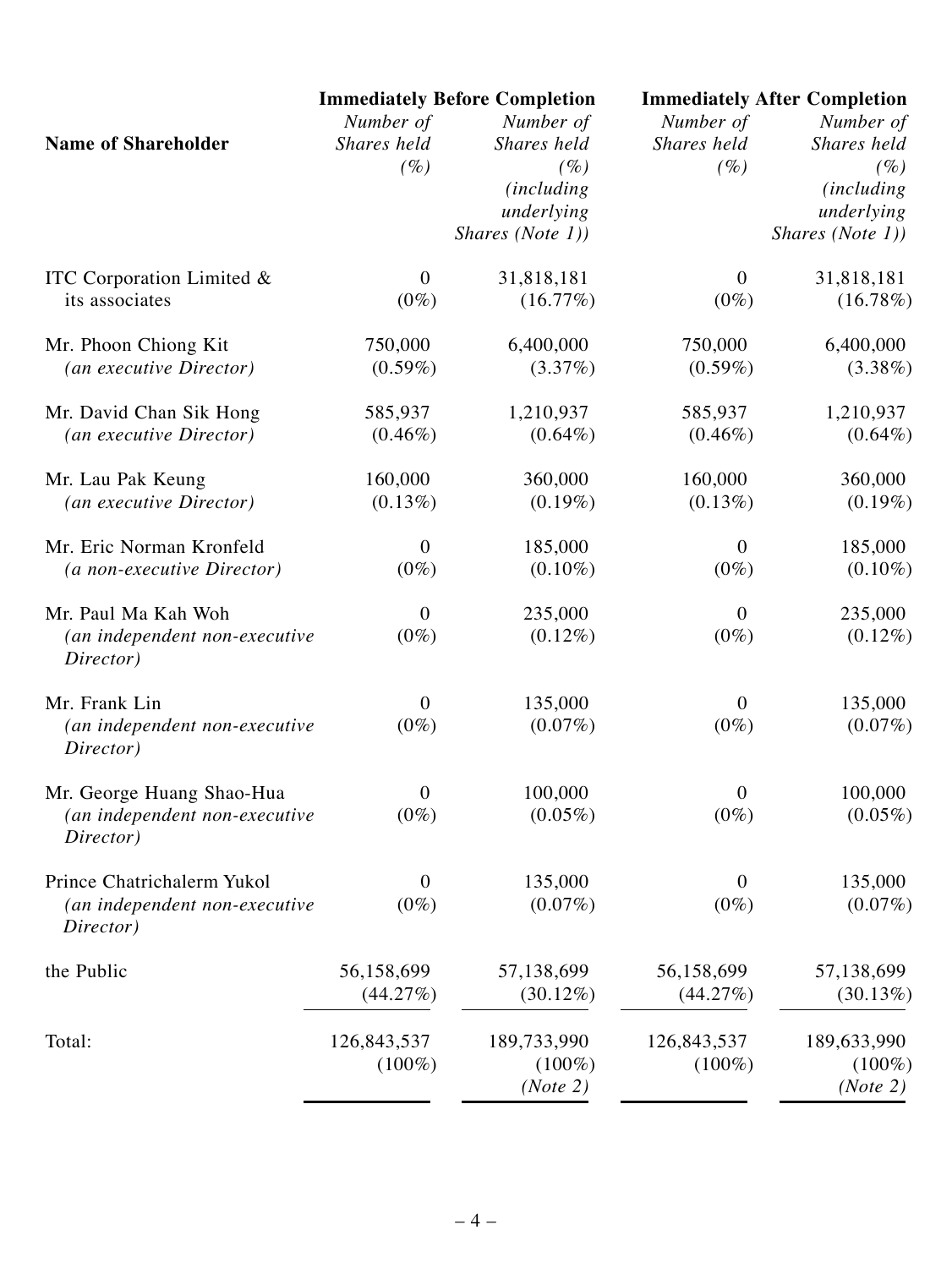#### *Note*:

- (1) Underlying Shares refer to Shares issuable upon the exercise of any of the outstanding convertible notes which have been issued by the Company and outstanding share options granted under the Company's share option schemes.
- (2) The share options granted by the Company to Mrs. Roberta Chin to subscribe for a total of 100,000 Shares lapsed at completion of the Acquisition on 26 October 2007 pursuant to the terms of the share option scheme of the Company.

Based on confirmation provided by Chengtian to the Company, Chengtian is not (for the purposes of the Takeovers Code) acting in concert with any other shareholder of the Company. Chengtian Entertainment Group is engaged in a wide range of businesses including television and film production, music and musicals production, artist management, advertising and new media businesses.

The Board confirms that the change of substantial shareholder as aforesaid will not have any material adverse impact on the operations of the Company.

## **RESIGNATIONS OF CHAIRMAN AND EXECUTIVE DIRECTORS**

As a result of the change in substantial shareholder, Mr. Raymond Chow has resigned as the chairman and an executive director of the Company and as a member of the remuneration committee of the Board, and Mrs. Roberta Chin has resigned as an executive director of the Company, all with effect from 26 October 2007.

Neither Mr. Raymond Chow nor Mrs. Roberta Chin has any disagreement with the Board and each of Mr. Raymond Chow and Mrs. Roberta Chin has confirmed that there are no matters which need to be brought to the attention of the shareholders of the Company in relation to their resignations.

The Board would like to express its deep appreciation to Mr. Raymond Chow and Mrs. Roberta Chin for their contributions to the Group during their term of office. In particular, the Board would like to express its gratitude towards Mr. Raymond Chow, who founded the Golden Harvest group in the 1970s and has led the development and operation of the Golden Harvest group since that time. Mr. Raymond Chow has made enormous contributions to the film production, distribution and exhibition industries in Hong Kong, China and South East Asia as well as other parts of the world.

## **CONNECTED TRANSACTIONS**

The Company has entered into the Consultancy Agreements with each of Mr. Raymond Chow and Mrs. Roberta Chin.

#### **Consultancy Agreements**

**Date**

26 October 2007

## **Term**

3 months from the date of the Consultancy Agreements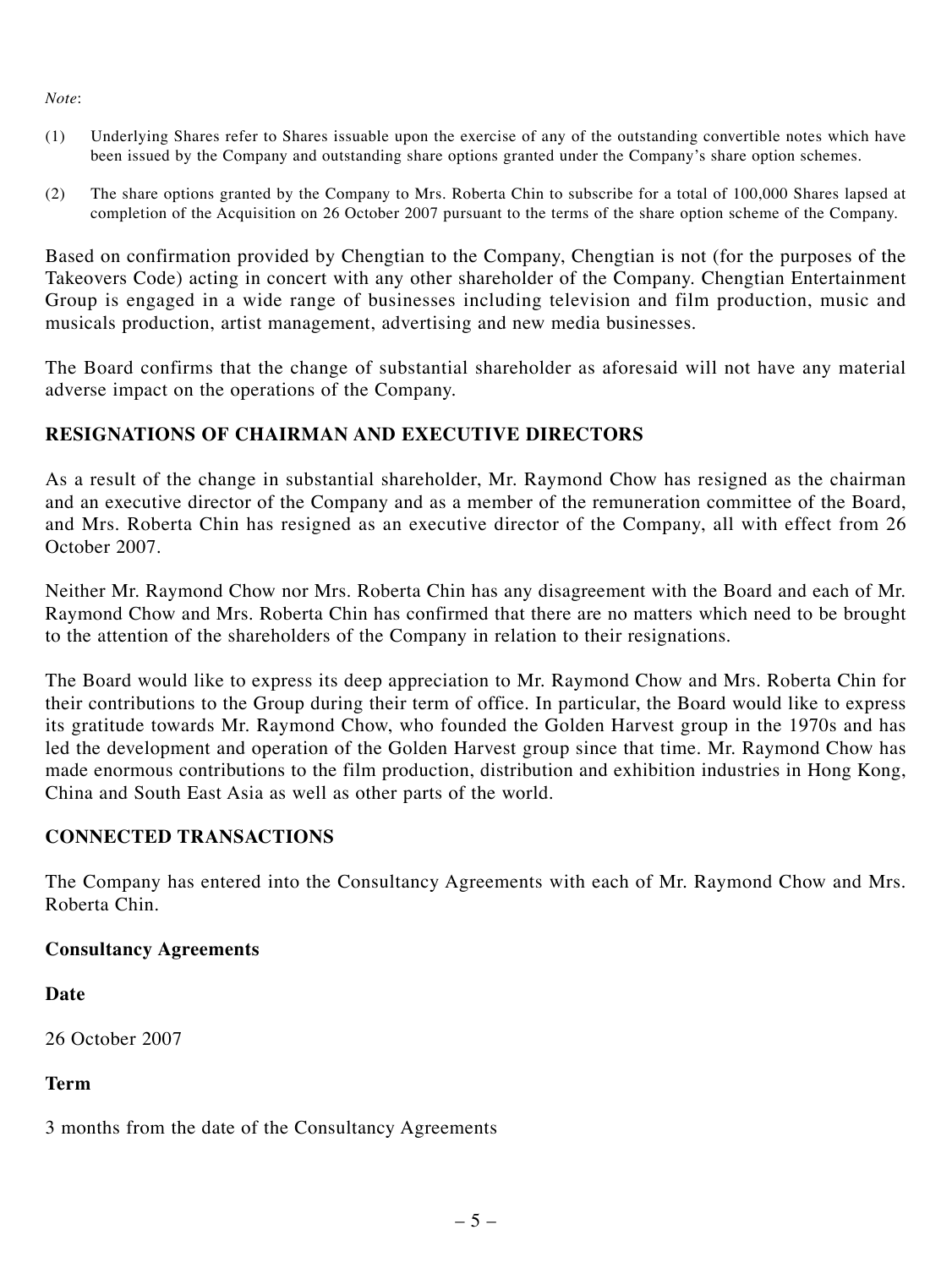#### **Consideration**

The consideration of the Consultancy Agreements for Mr. Raymond Chow and Mrs. Roberta Chin is HK\$1,038,000 and HK\$750,000 respectively for the 3-month term. The consideration shall be paid by the Company from its internal resources.

The consideration was agreed with reference to, inter alia, the amount of the emoluments of Mr. Raymond Chow and Mrs. Roberta Chin respectively before their respective resignations, and their responsibilities under the Consultancy Agreements.

The Directors (including the independent non-executive Directors) consider that the terms of the Consultancy Agreement are fair and reasonable, on normal commercial terms and in the best interests of the Company and its shareholders as a whole.

#### **Reason and Benefits**

The Directors believe that it is in the best interest of the Group to continue to have Mr. Raymond Chow and Mrs. Roberta Chin to serve the Company for a transitional period so that the new Board can benefit from their knowledge and experience of the Group and the industry in which the Group operates.

#### **Principal Business of the Group**

The principal activities of the Group, its jointly controlled entities and associated companies consist of worldwide film distribution, film exhibition in Hong Kong, mainland China, Taiwan, Singapore and Malaysia and the operation of a film processing business in Hong Kong.

#### **Listing Rules Implications**

Mr. Raymond Chow and Mrs. Roberta Chin were Directors up to 26 October 2007 and therefore are connected persons of the Company. As such, the entering into of each of the Consultancy Agreements constitutes a connected transaction of the Company under the Listing Rules. Since the aggregate consideration of the Consultancy Agreements falls below the threshold under Rule 14A.32 of the Listing Rules, they are exempted from the independent shareholders' approval requirement and are only subject to the reporting and announcement requirements set out under Rules 14A.45 to 14A.47 of the Listing Rules.

#### **APPOINTMENT OF NEW CHAIRMAN AND NEW DIRECTORS**

The Board is also pleased to announce that each of Mr. Wu Kebo, Mr. Chow Siu Hong, Ms. Chow Sau Fong, Fiona and Ms. Wang Wei has been appointed as an executive director of the Company, and Mr. Takashi Araki has been appointed as a non-executive director of the Company. The appointment of Mr. Wu Kebo, Mr. Chow Siu Hong and Ms. Wang Wei took effect from 26 October 2007 while the appointment of Mr. Takashi Araki and Ms. Chow Sau Fong, Fiona took effect from 29 October 2007 and 30 October 2007 respectively. Mr. Wu Kebo has also been appointed as the Chairman of the Company and a member of the remuneration committee with effect from 26 October 2007.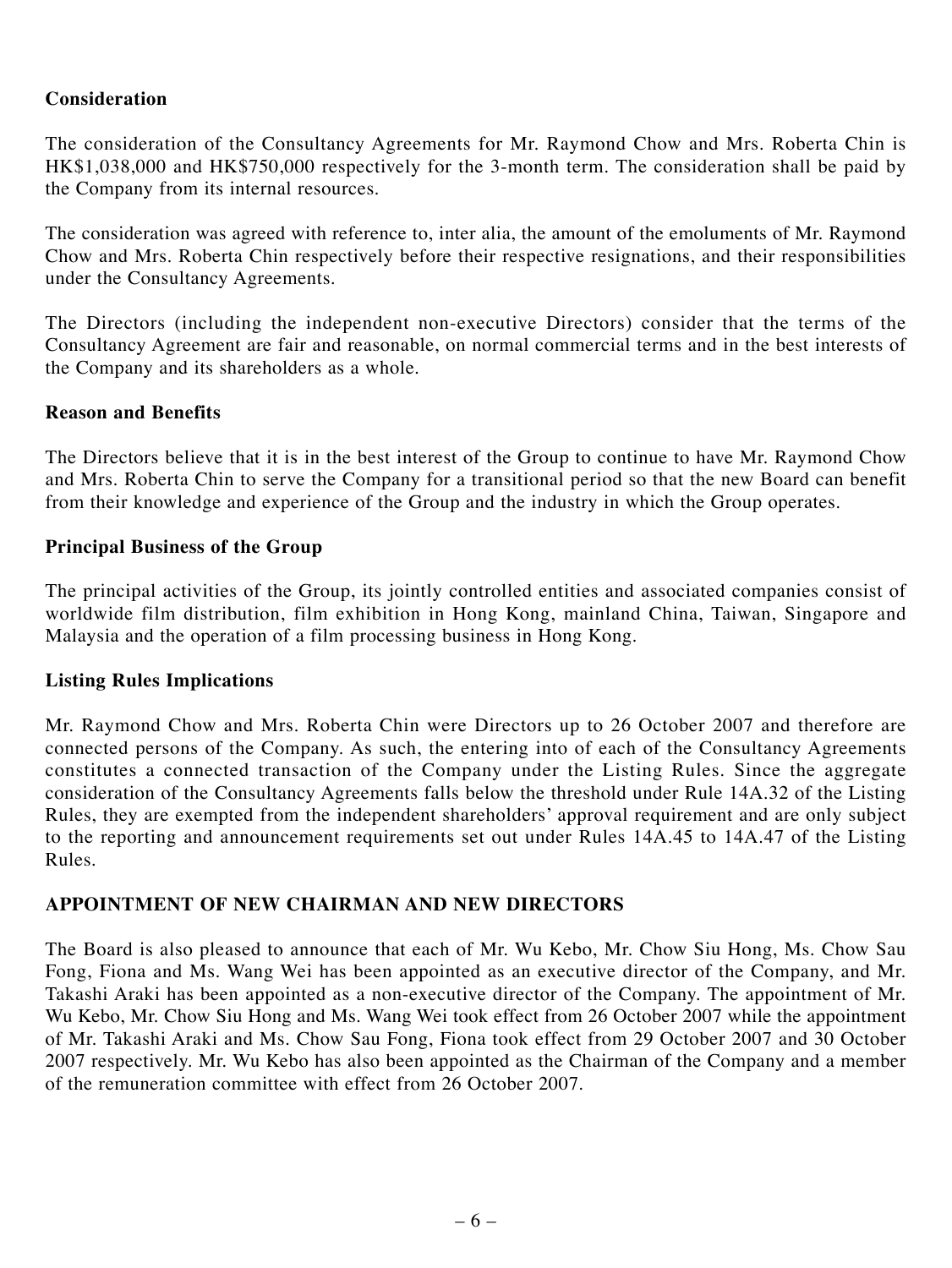#### **EXECUTIVE DIRECTORS**

#### **Mr. Wu Kebo**

Mr. Wu Kebo ("**Mr. Wu**"), aged 44, is currently a director of Chengtian and the chairman of Chengtian Entertainment Group. Mr. Wu has extensive management experience and in-depth knowledge of media and technology-related businesses. Since founding the Chengtian Entertainment Group in 2004, Mr. Wu has successfully expanded businesses of Chengtian Entertainment Group into the areas of television and film production, music and musicals production, artist management, advertising and new media. Mr. Wu also introduced an internationally renowned entertainment group, Avex Group (as defined below) in Japan, as the strategic investor of Chengtian Entertainment Group in 2006. Since the 1990s, Mr. Wu has been involved in high-technology and communications businesses overseas, and was appointed as the chief consultant of Japan's NEC (China) and was a strategic partner of various multinational corporations. Mr. Wu also served as the managing director of Holdrich Investment Limited, a company specialized in telecommunications, semiconductor and technology-related industries. Mr. Wu graduated with a Bachelor degree of Business Administration from the SOKA University Japan in 1992. Save as disclosed herein, Mr. Wu has not held any directorship in other listed public companies in the last three years.

Save as disclosed herein, as at the date of this announcement; (a) Mr. Wu does not have any relationship with any directors, senior management or substantial or controlling shareholders of the Company and (b) there are no other matters concerning Mr. Wu that need to be brought to the attention of the shareholders of the Company nor any information to be disclosed pursuant to the requirements of Rule  $13.51(2)(h)-(v)$ of the Listing Rules. As at the date of this announcement, Mr. Wu, through his interest in Chengtian, is deemed to be interested in 31,432,151 shares of the Company, and 9,090,909 underlying shares of the Company.

The Company has not entered into any employment or service contract with Mr. Wu. Further announcement will be made pursuant to the requirements of the Listing Rules if and when such employment or service agreement is made and his remuneration is determined.

#### **Mr. Chow Siu Hong**

Mr. Chow Siu Hong ("**Mr. Chow**"), aged 49, is currently the president of Holdrich Investment Limited. Mr. Chow was the managing director of Guo Ye Enterprises Limited from 1994 to 1998 and the director of National Brilliant Investment Limited from 1988 to 1994. Save as disclosed herein, Mr. Chow has not held any directorship in other listed public companies in the last three years.

Save as disclosed herein, as at the date of this announcement; (a) Mr. Chow does not have any relationship with any directors, senior management or substantial or controlling shareholders of the Company and (b) there are no other matters concerning Mr. Chow that need to be brought to the attention of the shareholders of the Company nor any information to be disclosed pursuant to the requirements of Rule  $13.51(2)(h)-(v)$ of the Listing Rules. As at the date of this announcement, Mr. Chow does not have any interest in the shares of the Company within the meaning of Part XV of the SFO.

The Company has not entered into any employment or service contract with Mr. Chow. Further announcement will be made pursuant to the requirements of the Listing Rules if and when any such employment or service agreement is made and his remuneration is determined.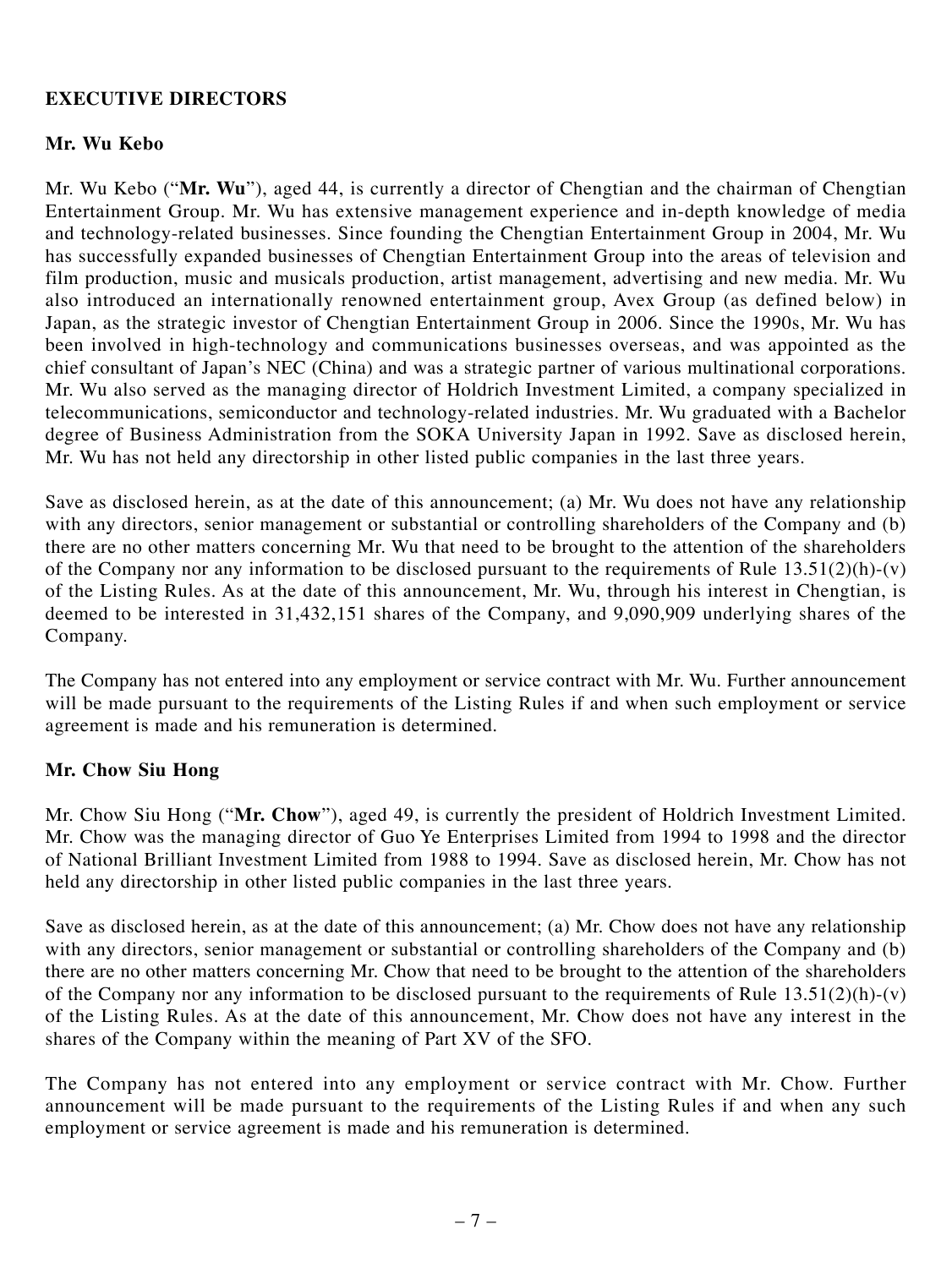#### **Ms. Chow Sau Fong, Fiona**

Ms. Chow Sau Fong, Fiona ("**Ms. Chow**"), aged 35, is currently the chief financial officer and vice president of Chengtian Entertainment Group. She has extensive experience in financial management and strategic planning in the Greater China region where she served in multinational corporations. She has worked in management consultancy and investment projects, specializing in financial services and media industries in both the Asian and U.S. markets. Ms. Chow was appointed the executive director of Tungda Innovative Lighting Holdings Limited, a company listed on the Growth Enterprise Market of the Stock Exchange, for the period from 30 September 2003 to 15 February 2005. Ms. Chow holds an M.B.A. in Finance and Entrepreneurial Management from the Wharton Business School at the University of Pennsylvania, and a B.A. (Honors) in Business Administration from the Chinese University of Hong Kong. Save as disclosed herein, Ms. Chow has not held any directorship in other listed public companies in the last three years.

Save as disclosed herein, as at the date of this announcement; (a) Ms. Chow does not have any relationship with any directors, senior management or substantial or controlling shareholders of the Company and (b) there are no other matters concerning Ms. Chow that need to be brought to the attention of the shareholders of the Company nor any information to be disclosed pursuant to the requirements of Rule  $13.51(2)(h)-(v)$ of the Listing Rules. As at the date of this announcement, Ms. Chow does not have any interest in the shares of the Company within the meaning of Part XV of the SFO.

The Company has not entered into any employment or service contract with Ms. Chow. Further announcement will be made pursuant to the requirements of the Listing Rules if and when any such employment or service agreement is made and her remuneration is determined.

#### **Ms. Wang Wei**

Ms. Wang Wei ("**Ms. Wang**"), aged 48, is the general manager of the Film Division of Chengtian Entertainment Group. With extensive film production experience, she has been involved as producer or executive producer in various projects including "Urga", "In the Heat of the Sun", "Keep Cool", "Shanghai Triad", "Pillow Book", "Happy Times", "Purple Butterfly", "The Sun also Raises" and "My BlueBerry Nights". Before joining Chengtian, Ms. Wang served as the manager at ALPHA-FILMS, a Frenchfinanced, production and world-wide distribution company. Ms Wang also founded Lou Yi Limited, a film production company in Hong Kong . Ms. Wang graduated with a Master of Business Administration in Marketing & Management at the Ecole Superieure des Sciences Economiques et Commerciales (ESSEC) and an Master of Arts in French and Chinese Literature at the Foreign Languages Institute in Beijing, China. Save as disclosed herein, Ms. Wang has not held any directorship in other listed public companies in the last three years.

Save as disclosed herein, as at the date of this announcement; (a) Ms. Wang does not have any relationship with any directors, senior management or substantial or controlling shareholders of the Company and (b) there are no other matters concerning Ms. Wang that need to be brought to the attention of the shareholders of the Company nor any information to be disclosed pursuant to the requirements of Rule  $13.51(2)(h)-(v)$ of the Listing Rules. As at the date of this announcement, Ms. Wang does not have any interest in the shares of the Company within the meaning of Part XV of the SFO.

The Company has not entered into any employment or service contract with Ms. Wang. Further announcement will be made pursuant to the requirements of the Listing Rules if and when any such employment or service agreement is made and her remuneration is determined.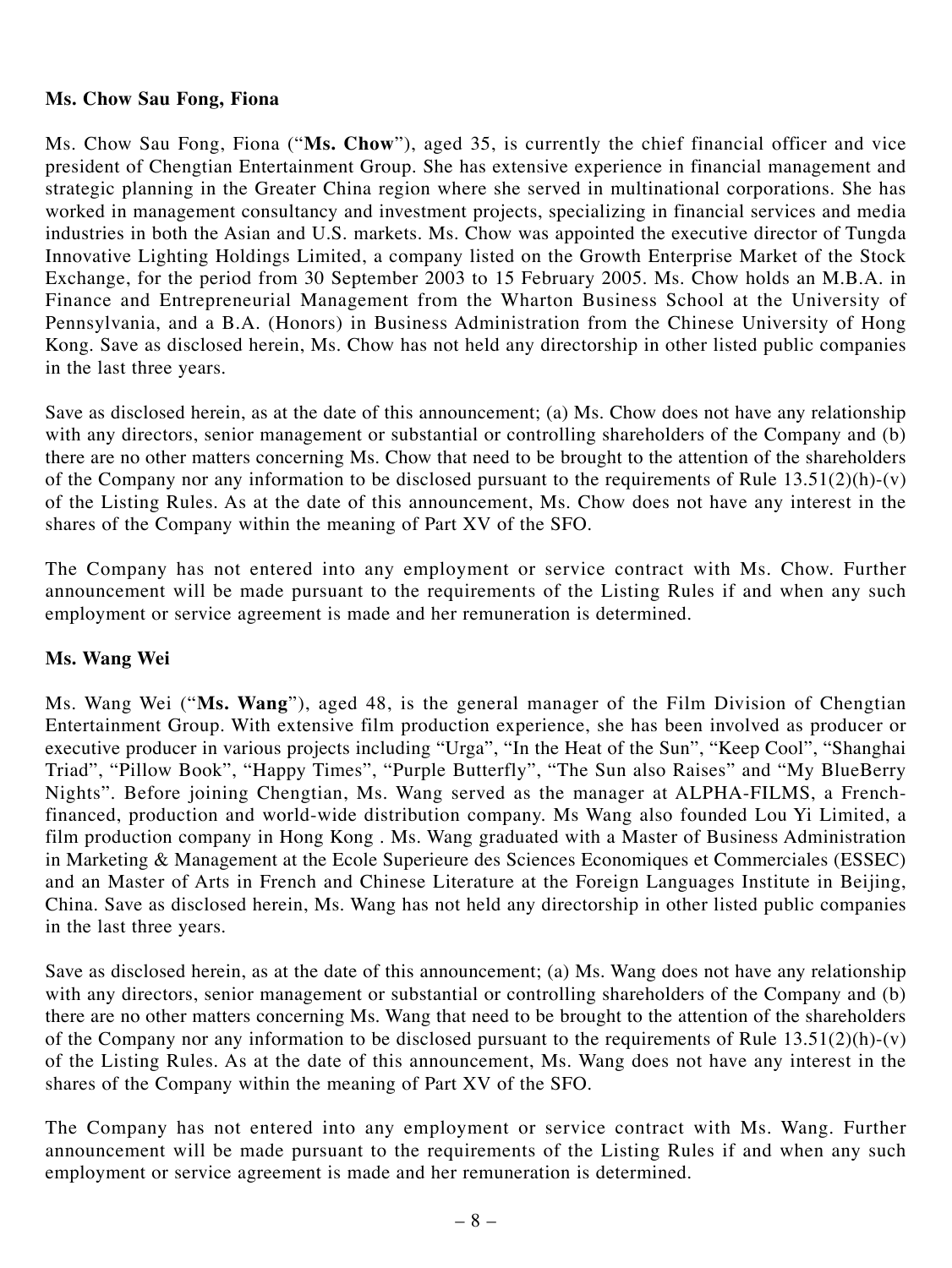#### **NON-EXECUTIVE DIRECTOR**

#### **Mr. Takashi Araki**

Mr. Takashi Araki ("**Mr. Araki**"), aged 50, is the chief operations officer and senior executive director of Avex Group Holdings Inc. ("**Avex**", together with its subsidiaries, the "**Avex Group**"), a company listed on Tokyo Stock Exchange First Section. Avex Group consists of various entertainment-oriented companies both in Japan and overseas and Avex holds 20% of the issued share capital of Chengtian. On top of his role as a chief operations officer in the holding company which he has assumed since 2004, he is also the chief executive officer of various subsidiaries of Avex Group Holdings Inc., such as Avex Marketing Inc., a company which is engaged in the distribution of music and visual contents through digital and physical channels, and Avex Management Service Inc., a company providing consultation services to the Avex Group. Mr. Araki is also a non-executive director of Avex's strategic partner companies such as Dwango Co. Ltd., a Tokyo-based most advanced digital service provider, which is listed on the Tokyo Stock Exchange First Section, and Chengtian, with whom Avex founded a joint venture known as Avex China Co., Ltd. in Beijing. With his extensive experience from his past responsibilities as a banker and a fund manager at Bank of Tokyo (currently Mitsubishi Tokyo UFJ Bank) and Sparx Asset Management Co., Ltd., and also from working overseas, Mr. Araki is now mainly responsible for corporate planning and international strategy within the Avex Group. He is a graduate of Kyoto University with a Bachelor's degree in economics. Save as disclosed herein, Mr. Araki has not held any directorship in other listed public companies in the last three years.

Save as disclosed herein, as at the date of this announcement; (a) Mr. Araki does not have any relationship with any directors, senior management or substantial or controlling shareholders of the Company and (b) there are no other matters concerning Mr. Araki that need to be brought to the attention of the shareholders of the Company nor any information to be disclosed pursuant to the requirements of Rule  $13.51(2)(h)-(v)$ of the Listing Rules. As at the date of this announcement, Mr. Araki does not have any interest in the shares of the Company within the meaning of Part XV of the SFO.

The Company has not entered into any employment or service contract with Mr. Araki. Further announcement will be made pursuant to the requirements of the Listing Rules if and when any such employment or service agreement is made and her remuneration is determined.

#### **SUSPENSION AND RESUMPTION OF TRADING**

Trading in the Shares was suspended on the Stock Exchange from 9:30 a.m. on 26 October 2007 at the request of the Company pending the issue of this announcement. Application has been made to the Stock Exchange for the resumption of trading in the Shares on the Stock Exchange from 9:30 a.m. on 1 November 2007.

Made by the order of the Board, the directors of which individually and jointly accept responsibility for the accuracy of this announcement.

#### **Definitions**

"Acquisition" the acquisition of the Sale Shares and the PV Convertible Note by Chengtian pursuant to the Agreement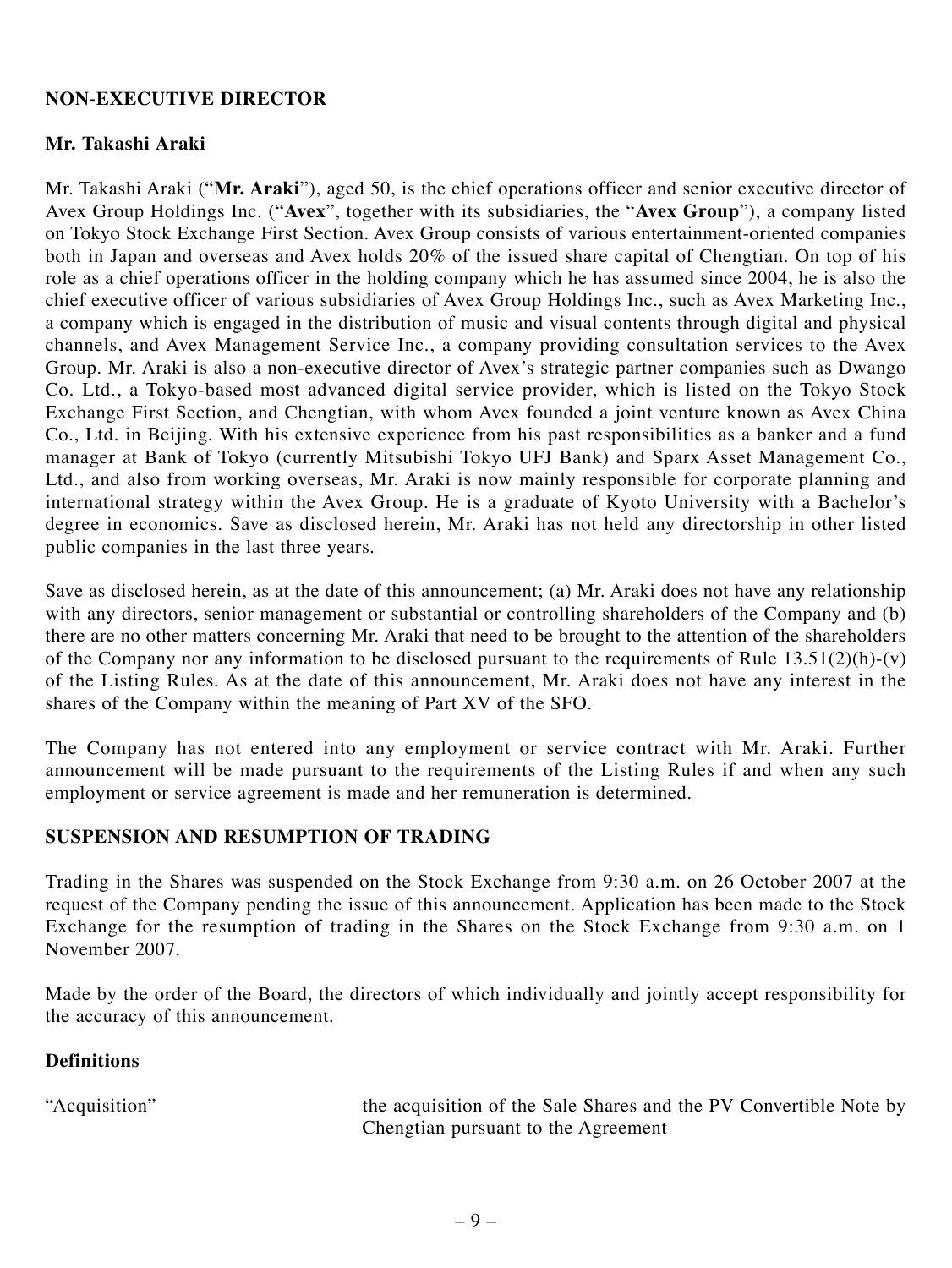| "Agreement"                     | the sale and purchase agreement dated 26 October 2007 and entered<br>into by Chengtian, Mr. Raymond Chow, Mrs. Roberta Chin, Planet<br>Gold, Net City and Pleasant Villa                                             |
|---------------------------------|----------------------------------------------------------------------------------------------------------------------------------------------------------------------------------------------------------------------|
| "associate"                     | has the meaning ascribed thereto under the Listing Rules                                                                                                                                                             |
| "Board"                         | the board of directors, including independent non-executive<br>directors, of the Company                                                                                                                             |
| "Chengtian"                     | Chengtian Entertainment Group (International) Holding Company<br>Limited, a company incorporated in the British Virgin Islands                                                                                       |
| "Chengtian Entertainment Group" | Chengtian and its subsidiaries                                                                                                                                                                                       |
| "Company"                       | Golden Harvest Entertainment (Holdings) Limited, a company<br>incorporated in Bermuda whose shares are listed and traded on the<br>Main Board of the Stock Exchange under stock code 1132                            |
| "connected person"              | has the meaning ascribed thereto under the Listing Rules                                                                                                                                                             |
| "Consultancy Agreements"        | the two Consultancy Agreements both dated 26 October 2007<br>entered into by the Company and each of Mr. Raymond Chow and<br>Mrs. Roberta Chin, respectively                                                         |
| "Convertible Note"              | HK\$100,000,000.00 4% Convertible Notes Due 2008 Series II<br>issued by the Company on 22 August 2006                                                                                                                |
| "Group"                         | the Company and its subsidiaries                                                                                                                                                                                     |
| "Listing Rules"                 | the Rules Governing the Listing of Securities on the Stock Exchange                                                                                                                                                  |
| "Mr. Raymond Chow"              | Raymond Chow Ting Hsing, chairman and executive director of<br>the Company until his resignation on 26 October 2007                                                                                                  |
| "Mrs. Roberta Chin"             | Roberta Chin Chow Chung Hang, daughter of Mr. Raymond Chow<br>and the executive director of the Company until her resignation on<br>26 October 2007                                                                  |
| "Net City"                      | Net City Limited, a company incorporated in the British Virgin<br>Islands, whose registered office is at P.O. Box 957, Offshore<br>Incorporations Centre, Road Town, Tortola, British Virgin Islands                 |
| "Planet Gold"                   | Planet Gold Associates Limited a company incorporated in the<br>British Virgin Islands, whose registered office is at P.O. Box 957,<br>Offshore Incorporations Centre, Road Town, Tortola, British Virgin<br>Islands |